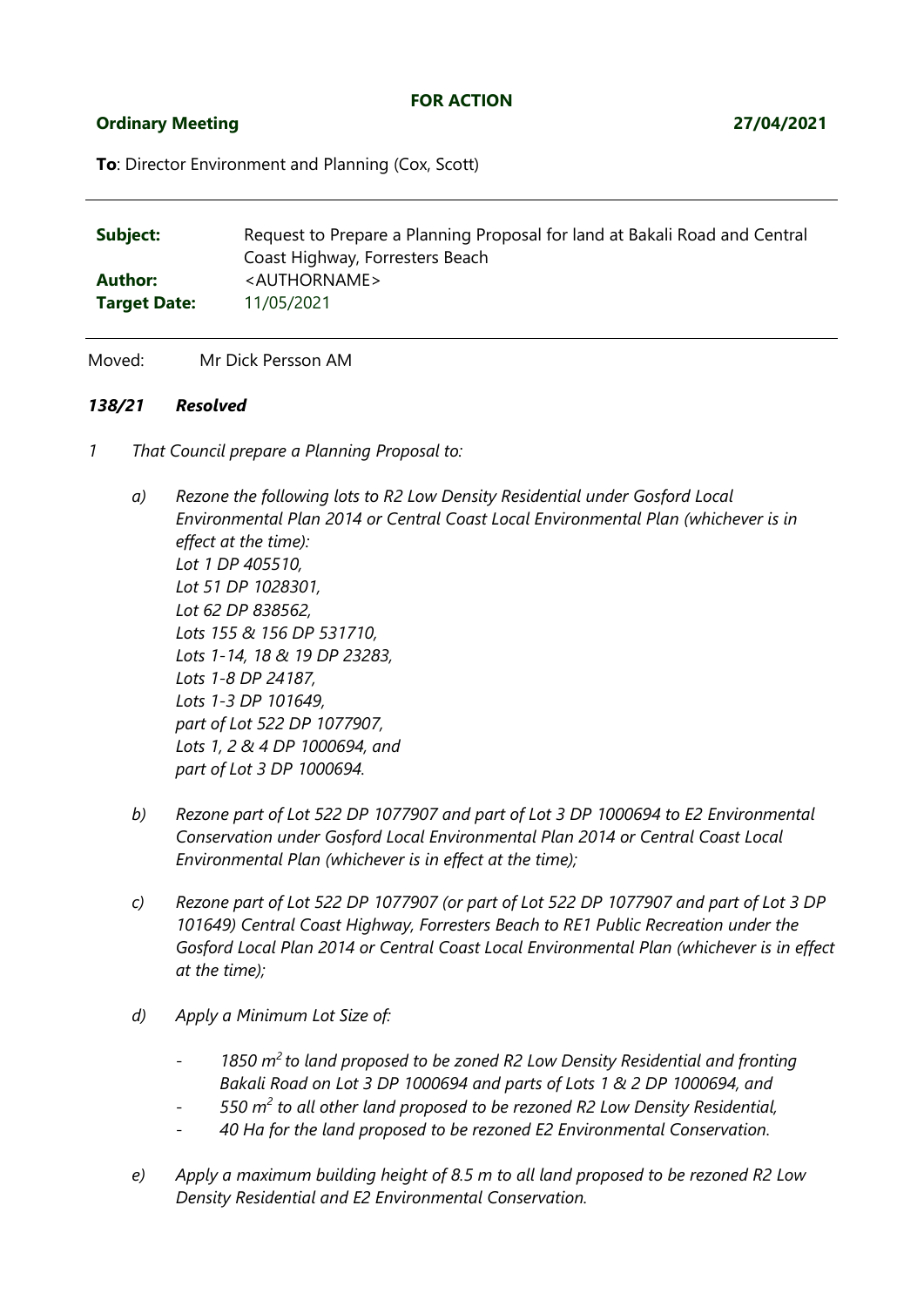- *2 That Council submit the Planning Proposal to the Minister for Planning in accordance with Section 3.35(2) of the Environmental Planning and Assessment Act 1979, requesting a Gateway Determination, pursuant to Section 3.34 of the Environmental Planning and Assessment Act 1979.*
- *3 That Council request delegation for Council to finalise and make the draft Local Environmental Plan, pursuant to Section 3.36 of the Environmental Planning and Assessment Act 1979.*
- *4 That Council prepare appropriate Development Control Plan provisions to support the development of the land subject to this Planning Proposal.*
- *5 That Council authorize the Chief Executive Officer (or delegate) to enter into a Planning Agreement with the owner of Lot 522 DP 1077907, Lot 4 DP 1000694 and Lot 3 DP 101649 to require:*
	- *Dedication of 4000m<sup>2</sup> of land to Council for a park;*
	- *Undertake roadworks to satisfy the requirements of Transport for NSW and Council;*
	- *Preparation and Implementation of a Vegetation Management Plan for the area proposed to be zoned E2 Environmental Management.*
- *6 That Council undertakes community and public authority consultation in accordance with the Gateway Determination requirements, including the concurrent exhibition of the draft Planning Agreement and draft Development Control Plan.*

## [Open Item in Minutes](infocouncilrun:OpenDocument?//wscsvr1/corpdata/AA-General/InfoCouncil/checkout/%3cLOGIN%3e/OC_27042021_MIN.DOCX?D14601934?PDF2_ReportName_25556)

| A Resolution of Council has been assigned to you for Action.                                                                                                                                                                                                                        |  |  |  |  |  |  |  |  |
|-------------------------------------------------------------------------------------------------------------------------------------------------------------------------------------------------------------------------------------------------------------------------------------|--|--|--|--|--|--|--|--|
| Click on the above link to view the action<br>$\bullet$                                                                                                                                                                                                                             |  |  |  |  |  |  |  |  |
| 距<br>Infocouncil<br>and then select the actions icon Actions on the<br>Click on the InfoCouncil tab<br>$\bullet$<br>toolbar in Microsoft Word, to:<br>- add notes regarding the progress of the action, or<br>- reassign the action to another officer or<br>- finalise the action. |  |  |  |  |  |  |  |  |
| All of these tasks will automatically be updated in TRIM.<br>۰                                                                                                                                                                                                                      |  |  |  |  |  |  |  |  |